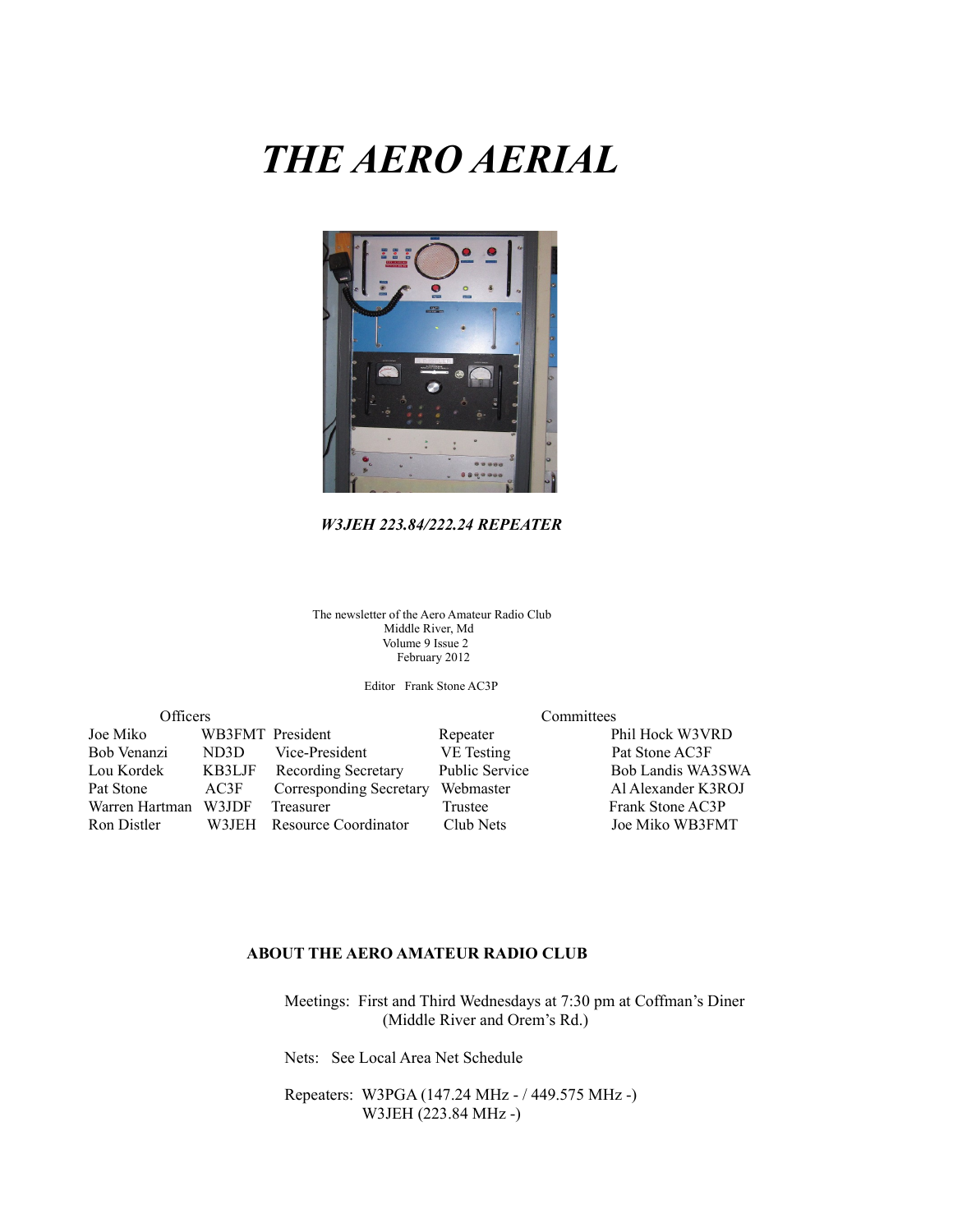# **LOCAL AREA NETS**

### **Day Time Frequency (MHz) NET NAME**

| Daily      | $9 - 10$ am       | 147.03  | <b>ORIOLE</b> Net                |
|------------|-------------------|---------|----------------------------------|
| Daily      | $5:30 - 6$ pm     | 3.820   | Maryland Emergency Phone Net     |
| Daily      | $6:30 - 7$ pm     | 146.670 | <b>Baltimore Traffic Net</b>     |
| Daily      | 7 pm and 10 pm    | 3.643   | Maryland/DC/Delaware Traffic Net |
| $1st$ Tues | $7:30 \text{ pm}$ | 145.330 | <b>Baltimore ARES Net</b>        |
| $2nd$ Tues | $7:30 \text{ pm}$ | 146.670 | Baltimore County RACES Net       |
| $2nd$ Wed. | 8 pm              | 28.445  | <b>AERO ARC Net</b>              |
| $4th$ Wed  | 8 pm              | 147.240 | <b>AERO ARC Net</b>              |
| $5th$ Wed. | 8 pm              | 449.575 | <b>AERO ARC Net</b>              |

# **Aero Net Reports December**

### **10 Meters: AC3P (NCS) K3ROJ**

### **2 Meters WB3FMT (NCS) AC3P AC3F KB3JVP**

## **Station Activities**

**KB3PGN** takes her Harpalooza Tour to Annapolis. **AC3F** was heard on 80 meter CW with her Vibroplex straight key on New Years Day. **AC3P** is field testing a new G5RV lite antenna. **KB3JVP** is rebuilding his radio room.

### **Alan Markham WA3WRT (SK)**

It is with sadness that we report the passing of Al Markham, WA3WRT, on December 28, 2011 at the age of 85.

Although Al was not an Aero ARC memnber he was a Volunteer Examiner with AERO's VE Team and helped with many test sessions over the years until poor health required him to stop.

Al was also very active in traffic handling and was one of the Directors of the Maryland Emergency Phone Net and Baltimore County Races prior to 2005.

Al will be greatly missed.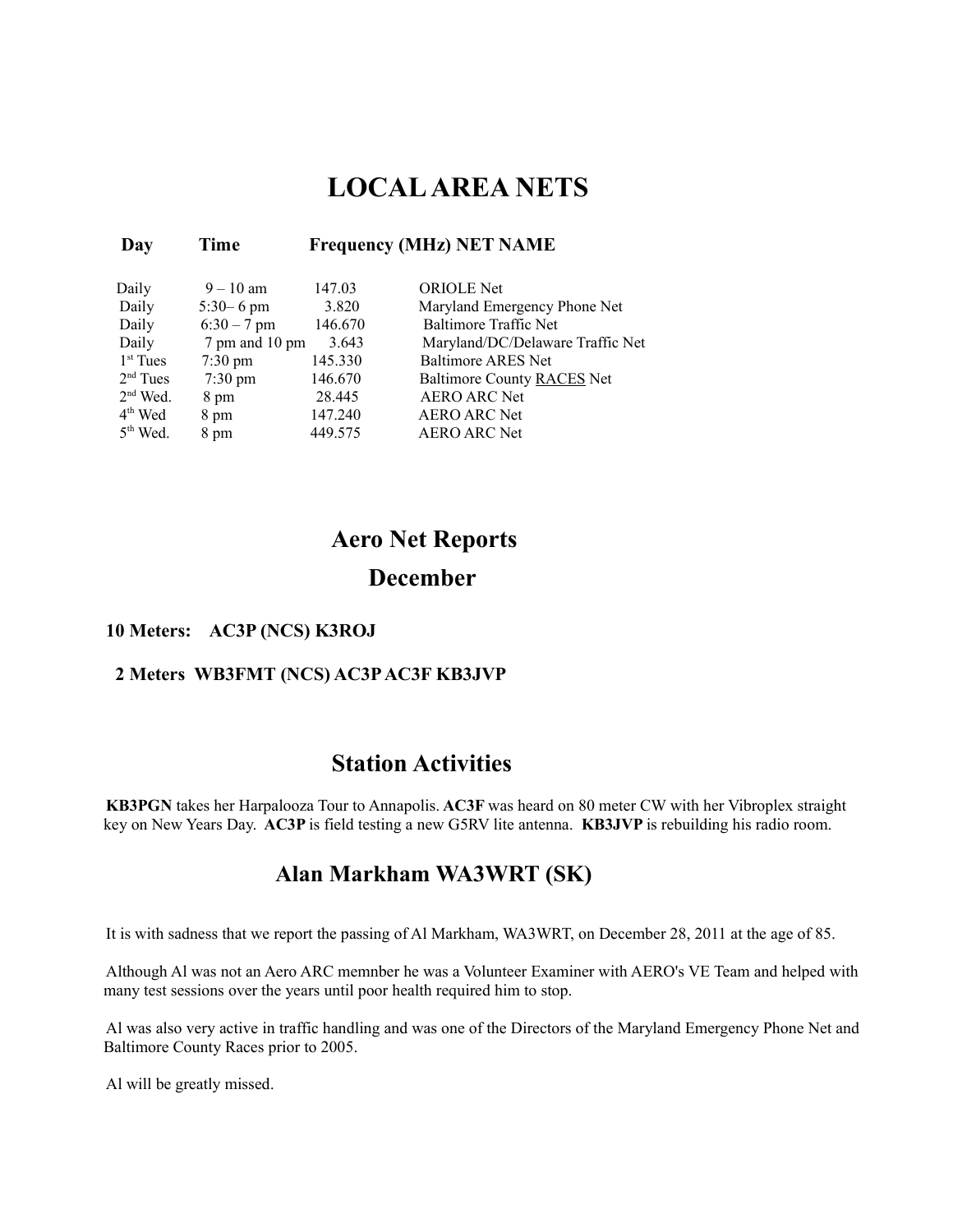# **W3JEH Repeater Back On Air**







*On the bench for repair* **Ready to go** *Antenna System Antenna System* 

Ron W3JEH is pleased to announce the return of his 1.25 meter repeater to the airwaves.

Ron took the machine offline to correct a malfunctioning volume control. What started as a simple repair evolved into a virtual overhaul of the system. Early last year the repeater rf functions were working but but the audio levels remained low. However after careful tweaking of all the levels in the circuitry, the W3JEH repeater came back to life with a good signal with audio punch.

Ron's repeater consists of a Hamtronics receiver and 1 watt exciter which drives a 25 watt Hamtronics amplifier. The antenna is a Cushcraft 222 Mhz Ringo Ranger at 45 feet. Adding in the height above average terrain puts the antenna at 345 feet above sea level.

Ron invites everyone to try out to 223 Mhz machine. The operating frequencies are 223.84 Mhz output; 222.24 Mhz input.

The repeater is not only well-heard in Eastern Baltimore County, KB3SVC near Rising Sun was able to hold a QSO with AC3P in Middle River through it.

# **R.I.P. Mini-fest**

The annual January Mini-fest at Timonium is no more. According to their website, The Baltimore Amateur Radio Club decided to hold a members-only auction for old gear at their facility in Owings Mills during their regular meeting.

The Greater Baltimore Hamboree and Computerfest will still be held on Saturday March 31<sup>st</sup>. For more information go on the WEB to [http://www.gbhc.org/.](http://www.gbhc.org/)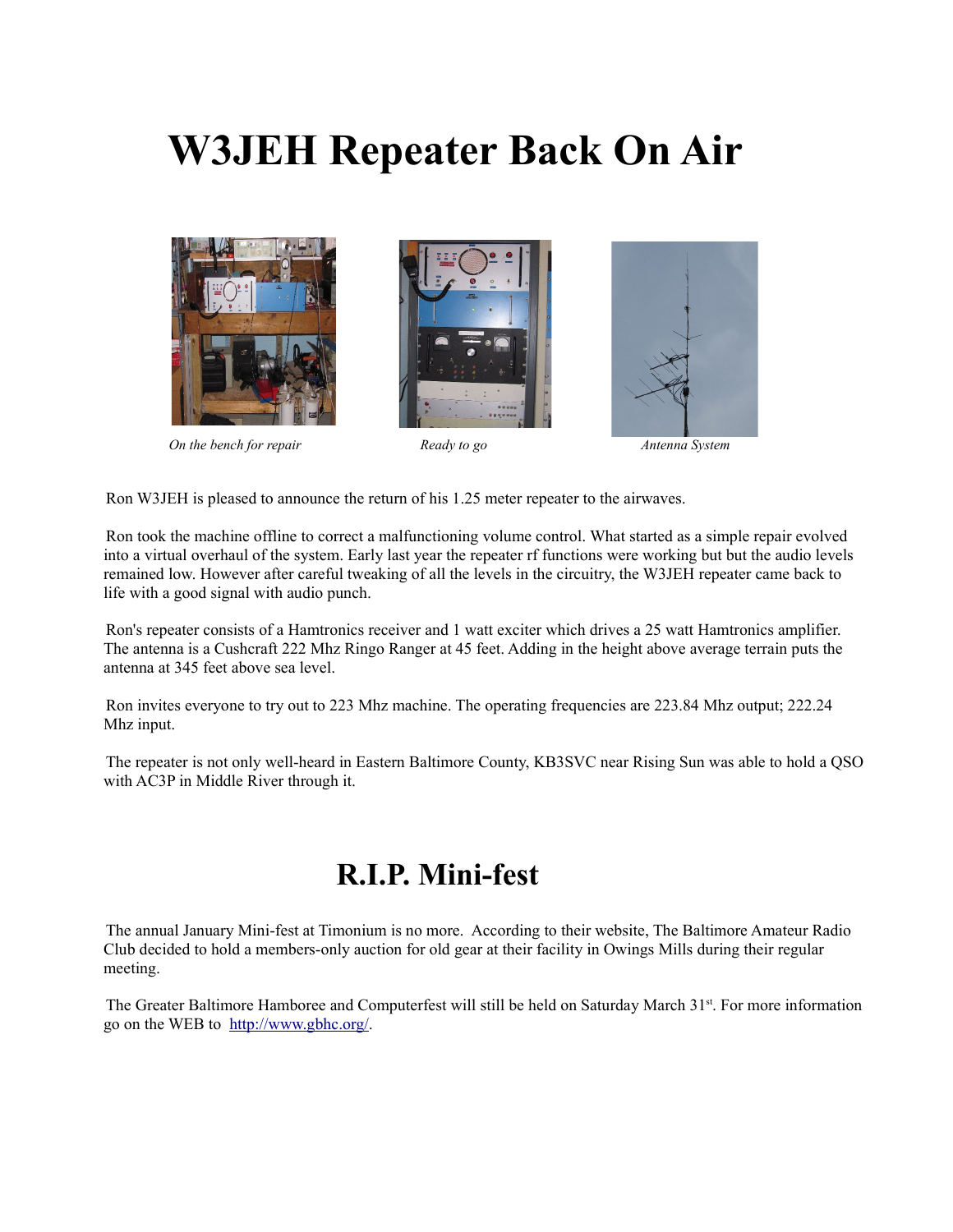# **T-MARC NEWS**

Welcome to 2012 everyone.

December 2011

Applications in Process: KB3AVZ - Received application for coordination for UHF in Oakland, Md. Sent Notice of Proposed Coordination to neighboring coordination groups Sent Construction Coordination for 442.6000.

Bull Run Mtn. ARA - Received application for coordination for 220 pair in Haymarket, Va. Sent Notice of Proposed Coordination to neighboring coordination groups

DelMarVa VHF & Microwave Soc - Received application for coordination for UHF pair in Bluemont, Va. Sent Notice of Proposed Coordination to neighboring coordination groups

DelMarVa VHF & Microwave Soc - Received application for coordination for UHF pair in Haymarket, Va.

E-STAR - Sent Notice of Proposed Coordination to neighboring coordination Groups and co-channel systems within TMARC for VHF pair.

W4GMF -- Sent Notice of Proposed Coordination to co-channel system within TMARC area for VHF pair. Objection received and being reviewed.

Coordinations Withdrawn / Cancelled:

| 448.3250 | KT4ER Bluemont, Va.         |
|----------|-----------------------------|
| 927.2125 | KT4ER Bluemont, Va.         |
| 902.2125 | KT4ER Haymarket, Va.        |
| 147.2550 | SPARC Prince Frederick, Md. |

On Air Status Requests sent to:

| 448.3250 | KT4ER        | Bluemont, Va.  |
|----------|--------------|----------------|
| 927.2125 | KT4ER        | Bluemont, Va.  |
| 902.2125 | <b>KTEER</b> | Haymarket, Va. |
| 923.2500 | WB4APR       | Annapolis, Md. |
| 923.2500 | K3ATV        | Rockville, Md. |
| 224.9400 | K3ATV        | Rockville, Md. |

Other:

Received 1 UHF notice of proposed coordination from SERA Received 1 VHF notice of proposed coordination from SERA Reviewed / Updated ARRL Repeater Directory listings

73,

T-MARC The Mid-Atlantic Repeater Council www.tmarc.org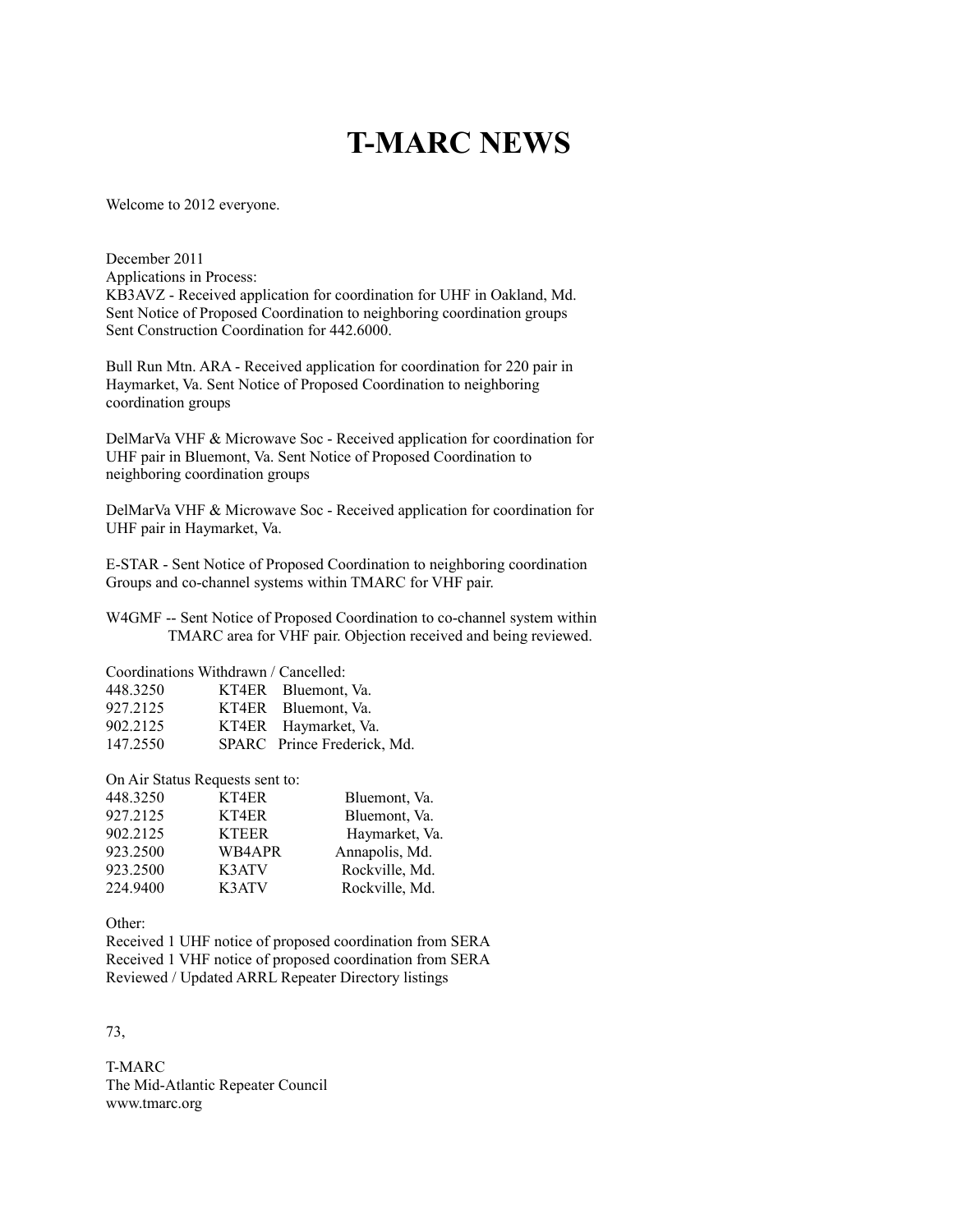# **Leap Year Net**

Usually the Aero Fifth Wednesday Net is on the 440 repeater. In 2008 we held a special Leap Day Net on February 29th. At that time we said there would be another net in 2012.

It's 2012 and the calendar shows that the this time February 29 falls on a fifth Wednesday. What to do?

In 2008 the Leap Year Day Net was held on 6 meters. This year plans were being made to hold the special net on the W3JEH 223 Mhz. Repeater. Since not everyone in the club has a 222 Mhz radio a compromise has been reached.

On February  $29<sup>th</sup>$  there will be a Tri-Band Leap Day Net at 8 pm local. Those who can should check in on the W3JEH 223 Mhz. Repeater. Those who do not have 222 Mhz. Capability may check in on either the 147.24 reapeater, or the 449.575 machine. Those machines will be patched through to the W3JEH repeater.

This plan will allow anyone who wishes to participate in the 2012 Leap Day Net.

# **Field Day Planning**

Planning for Field Day 2012 is underway. On Thursday, January 12 a meeting was held to determine how to breakout areas of responsibilty and to ask for voluteers to help.

In previous years almost all of the jobs were handled by Bob WA3SWA. With the change of venue, Bob would like to relinquish some of the jobs and have other members take them on.

At the meeting were WA3SWA, WB3FMT, ND3D and AC3P.

Some areas for consideration were Antennas, Rigs, Shelter, Tables and Chairs, Safety, Publicity and many others. Volunteers are needed to coordinate these and the other areas.

A volunteer does not have to supply the items in each catergory but only has to contact those who can help procure them.

A call for volunteers will go out at the regular meetings.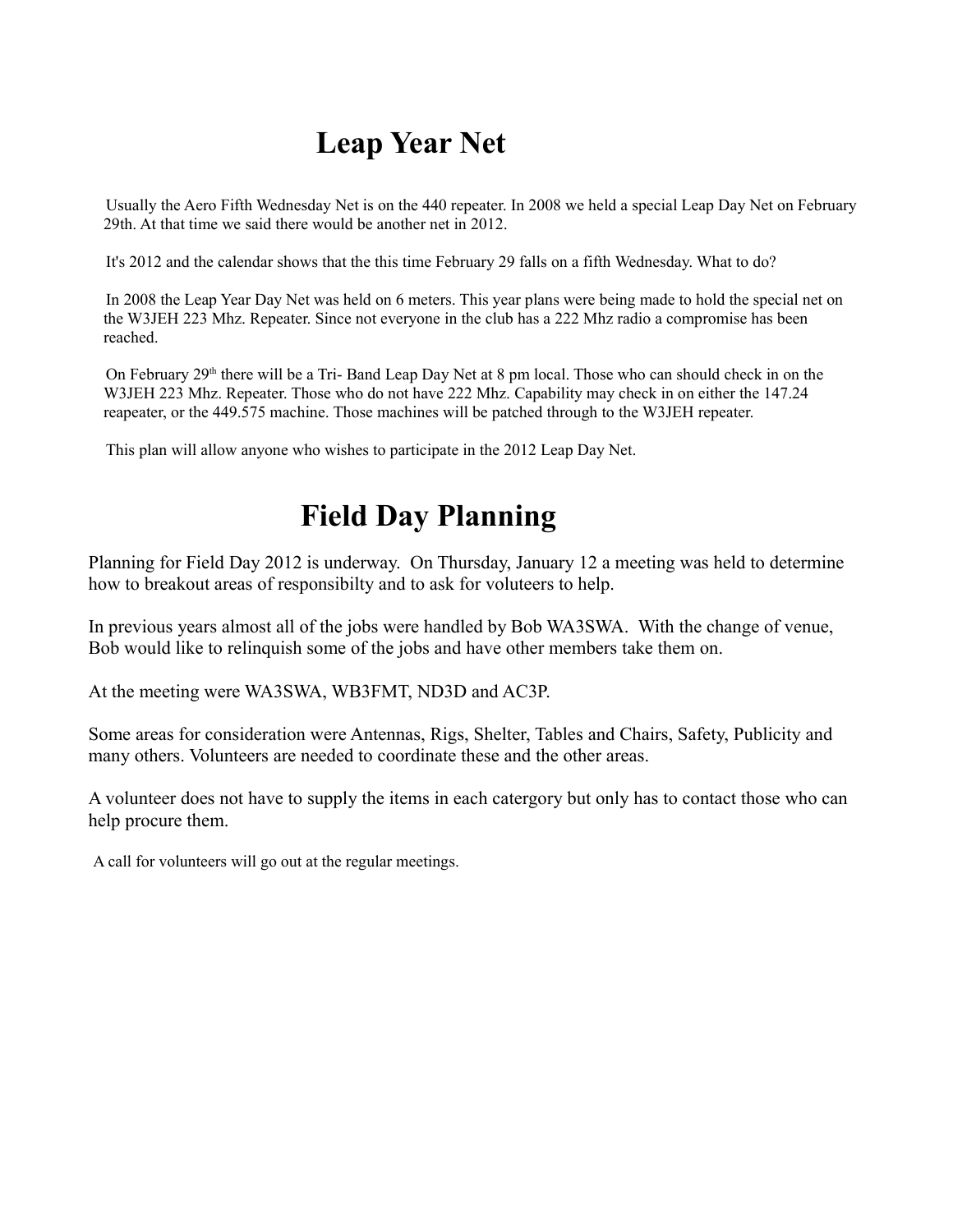# From the Skies over Mt. Essex

## SKY Events for February 2012

 *February 7tht* – Full Moon. "Lateness" for the Native American Mohawk tribe and the "Moon of Ice" for the Celtics. Mercury is at superior conjunction 04:00 EST (09:00 UT).

February  $9<sup>th</sup>$  – Uranus 0.3  $^{\circ}$  below Venus at 00:00 EST (05:00 UT).

February  $14<sup>th</sup>$  – Last Quarter Moon

February  $19<sup>th</sup>$ - Uranus in conjunction with the Sun  $16:00$ EST (21:00 UT).

*February 21th – New Moon*

February  $22<sup>nd</sup>$  – Asteroid Pallas ( $2<sup>nd</sup>$  largest asteroid 325 miles wide) is in conjunction with the Sun 13:00 EST (18:00 UT)

February 24th – The Moon passes 6° North of Uranus at 08:00 EST (13:00 UT).

February 25th – The Moon passes 3° North of Venus 17:00 EST (22:00 UT).

February 27th – The Moon passes 4° North of Jupiter 01:00 EST (06:00 UT).

*February 29th* – Leap Day and First Quarter Moon

#### **Planet Lookout (mid-month)**

**Mercury –** In evening twilight sets at 18:18 EST, magnitude 1.4 size 5 arc seconds.

**Venus** – Evening Star sets around 21:15 EST, Magnitude -4.2 size 16.7 arc seconds.

**Mars** – Rises before 19:30 EST, Magnitude -0.9 size 13.1 arc seconds.

**Jupiter** – High in the south-west at sunset and sets around 23:15 EST local time, Magnitude -2.3 size 37.4 arc seconds.

**Saturn-** Rises around 22:30 EST, Magnitude +0.5, size 18.1 arc seconds.

**Uranus -** In Pisces sets around 20:30 EST, Magnitude +5.9 size 3.3 arc seconds.

**Neptune** – In Aquarius sets before 18:00 EST, Magnitude +8.0 size 2.4 arc seconds.

**Pluto** – In Sagittarius, Raises at 04:00 EST, Magnitude +14.1 size 0.1 arc seconds.

### **Leap of Fate**

…26, 27, 28, 29….what! Wait!! What an extra day? Yes it ok it's a Leap Year 2012 is one of 25 such years between 2000 and 2104. Year 2100 is not a leap year. The rule for leap years is a year every 4 years, but not every 100 years, then again every 400 years. But why?

It is thought that the concept of a leap year came from the Egyptians. The Egyptians first began using a calendar with a leap year during the Ptolemaic dynasty (300-30 B.C.) Many people credit Julius Caesar for the use of the leap year in his Julian calendar, but he almost certainly took the ideas from the Egyptians. One legend says that he took the idea from

Cleopatra. So in 46 B.C., Julius instituted a single year some 445 days long—later known as the Year of Confusion—to correct years of drift in one fell swoop and prepare for the start of a reformed calendar. That socalled Julian calendar reorganized the 12 Roman months into a 365-day year with a leap year every four years. It was a great improvement—but with a lingering flaw.

But a nagging, problem arose: 5 hours, 48 minutes and 46 seconds isn't exactly a quarter day. In 730 A.D., the Venerable Bede, a monk, pointed out that the 365 1/4-day Julian year was 11 minutes, 14 seconds too long. That running error added up to 1 day every 128 years.

In 1582, Pope Gregory XII noticed that the spring equinox (day and night are of equal length) fell upon March 11 instead of March 21. The pope fixed the problem by erasing 10 days, declaring that the day following Oct. 4, 1582 would be known as Oct. 15, 1582. To make the calendar more accurate: leap year was modified so that if the first year of a century is divisible by 400, it is a leap year; if it's not, then that year isn't a leap year. Oh, and another small change – New Year's Day went from March 25th, to January  $1<sup>st</sup>$ .

The Gregorian calendar, which now hangs our walls, wasn't popular when it was first developed 1582. Britain and the American colonies accepted the new calendar 170 years later, in September 1752. At that time 11 day's were lost, (September  $3<sup>rd</sup>$  thru  $13<sup>th</sup>$ ) and it caused riots in the streets. Russia didn't accept the Gregorian calendar until 1918.

> **Oct 1582 S M T W T F S 1 2 3 4 15 16 17 18 19 20 21 22 23 24 25 26 27 28 29 30 31**